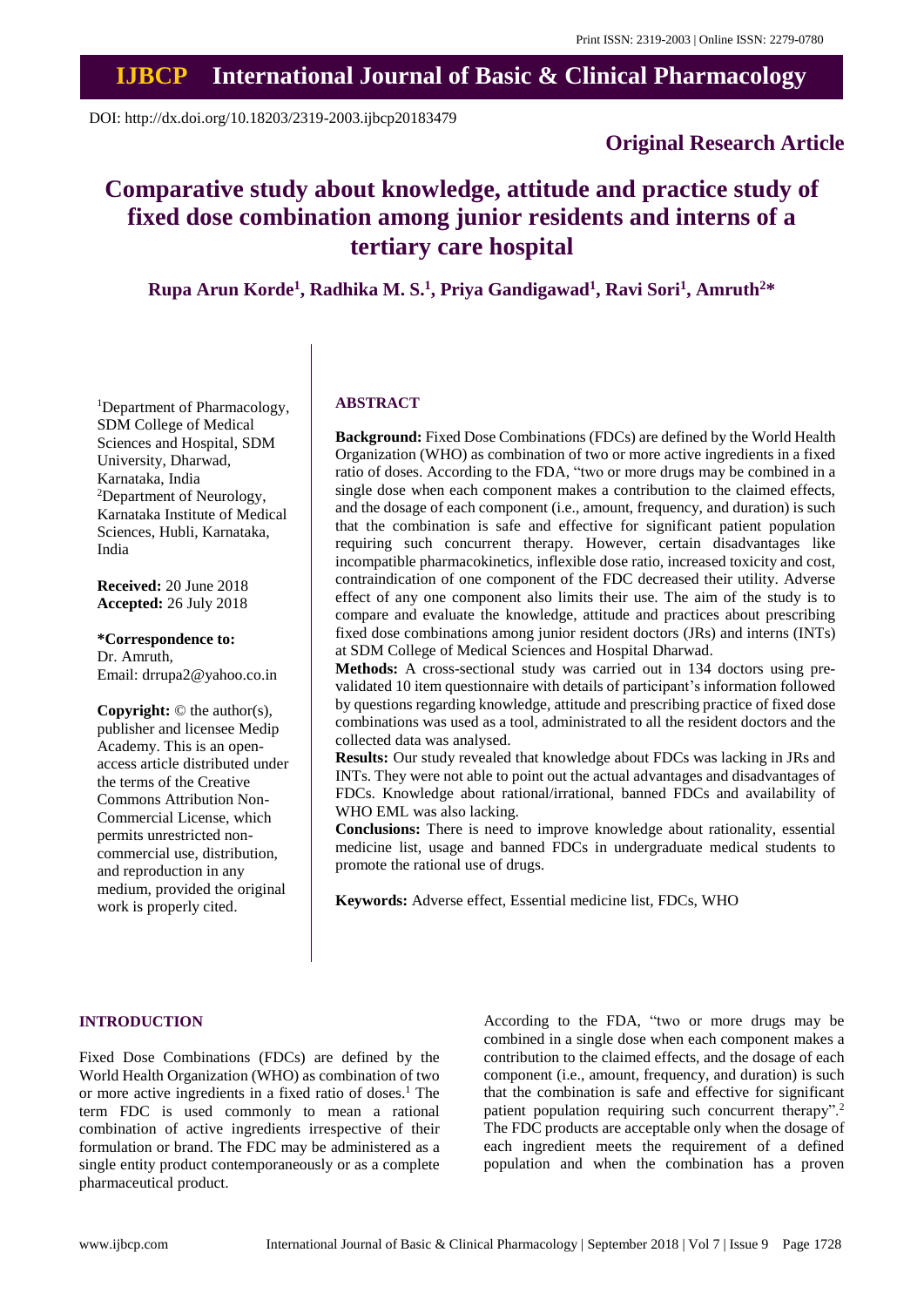advantage over single compounds administered separately in therapeutic effect, safety, or compliance.<sup>3</sup>

The FDCs are reasonable only when provide clear benefits in terms of increasing the therapeutic efficacy, decreasing the number of adverse effect of drugs, advantage in pharmacokinetic parameters, better patient compliance, reducing the dose of individual drugs and frequency of administration and more importantly having the pharmacoeconomical advantage. However, certain disadvantages like incompatible pharmacokinetics, inflexible dose ratio, increased toxicity and cost, contraindication of one component of the FDC decreased their utility. Adverse effect of any one component also limits their use.

In last few years CDSCO has approved 303 FDCs.<sup>4</sup> This number is large when compared to the Essential Medicines List (EML) of WHO and national list of essential medicine.<sup>5</sup> As of now studies were mainly focusing on prescribing pattern of FDCs and their rationality.<sup>6,7</sup> Rationality status of many fixed dose combinations are marketed in India is not clear.<sup>8</sup>

There is much need to emphasize on rational method in prescribing of FDCs among young doctors. A study of knowledge, attitude and practice is the most important method to assess the benefits and lacunae about a subject in the community, so that effective steps can be taken in that direction to improve the outcome. Poor knowledge, inappropriate, indiscriminate use of FDCs may lead to prescription of irrational FDCs which may lead to unsafe and ineffective treatment, increased cost and unnecessary exposure of drug and adverse drug reactions (ADR). Hence the knowledge about prescribing fixed dose combinations is becoming increasingly important for better health outcomes.

All teaching hospitals have a dual role to play in terms of educating medical students and providing health care facilities to the patients. Only few studies have been conducted about the knowledge, attitude and practising of FDC drugs among junior doctors. Resident doctors and interns are primarily involved in patient management at tertiary care teaching hospitals, so their awareness about prescribing medicines is of prime importance for the treatment of patients. Thus, the present study was conducted.

Aim of the study was to compare and evaluate the knowledge, attitude and practices about prescribing fixed dose combinations among junior resident doctors (JRs) and interns (INTs) at SDM College of Medical Sciences and Hospital Dharwad.

#### **METHODS**

Descriptive study was carried out at Department of Pharmacology, SDM College of medical Sciences and Hospital. Ethical approval was taken from the Institutional Ethics Committee prior to study.

The inclusion criteria was enrolment of junior residents and interns posted in various departments like medicine, surgery, paediatrics, obstetrics and gynaecology, skin and venereal diseases as well as the psychiatry departments and the exclusion criteria was senior residents, undergraduate students and Post graduate students and those who refused to give written consent were excluded from the study.

The study was conducted for duration of one month from August 2016 to September2016 and the study population was based on the inclusion criteria.

A total of 134 doctors 71 junior residents and 63 interns were participated in the survey. The participants were briefed about the nature and purpose of the study before subjecting to the questionnaire. Each participant was allotted 20 minutes for the completion of the study. Written informed consent was obtained from each participant. Informed consent was voluntary and freely given. A cross-sectional study was carried out using prevalidated 10 item questionnaire with details of participant's information followed by questions regarding knowledge, attitude and prescribing practice of fixed dose combinations was used as a tool, administrated to all the resident doctors.

#### *Statistical analysis*

The collected data was pooled and expressed as counts and percentages by statistical analysis which explores each variable in a data set separately. The results were analyzed by One way ANOVA followed by post hoc test using SPSS Software version 20 for windows. The results expressed are in mean +/- standard deviation mean.

#### **RESULTS**

Among 134 doctors participated in the study, 71 were junior residents and 63 interns. The study was conducted to assess the information about the knowledge, attitudes and the practices of rational FDCs.

Survey results revealed that the knowledge of FDC among doctors. 33 (46.47%) JRs and 46 (73.01%) INTs had knowledge score of 70% and above which indicates that they were of the concept of FDC.

#### **Table 1: Mean score of knowledge and attitude about FDC.**

| Score     | <b>Mean (SD) JRs</b> | <b>Mean (SD) INTs</b> |
|-----------|----------------------|-----------------------|
| Knowledge | 4.45(0.92)           | 4.96(0.82)            |
| Attitude  | 1.91 (0.96)          | 1.87(0.83)            |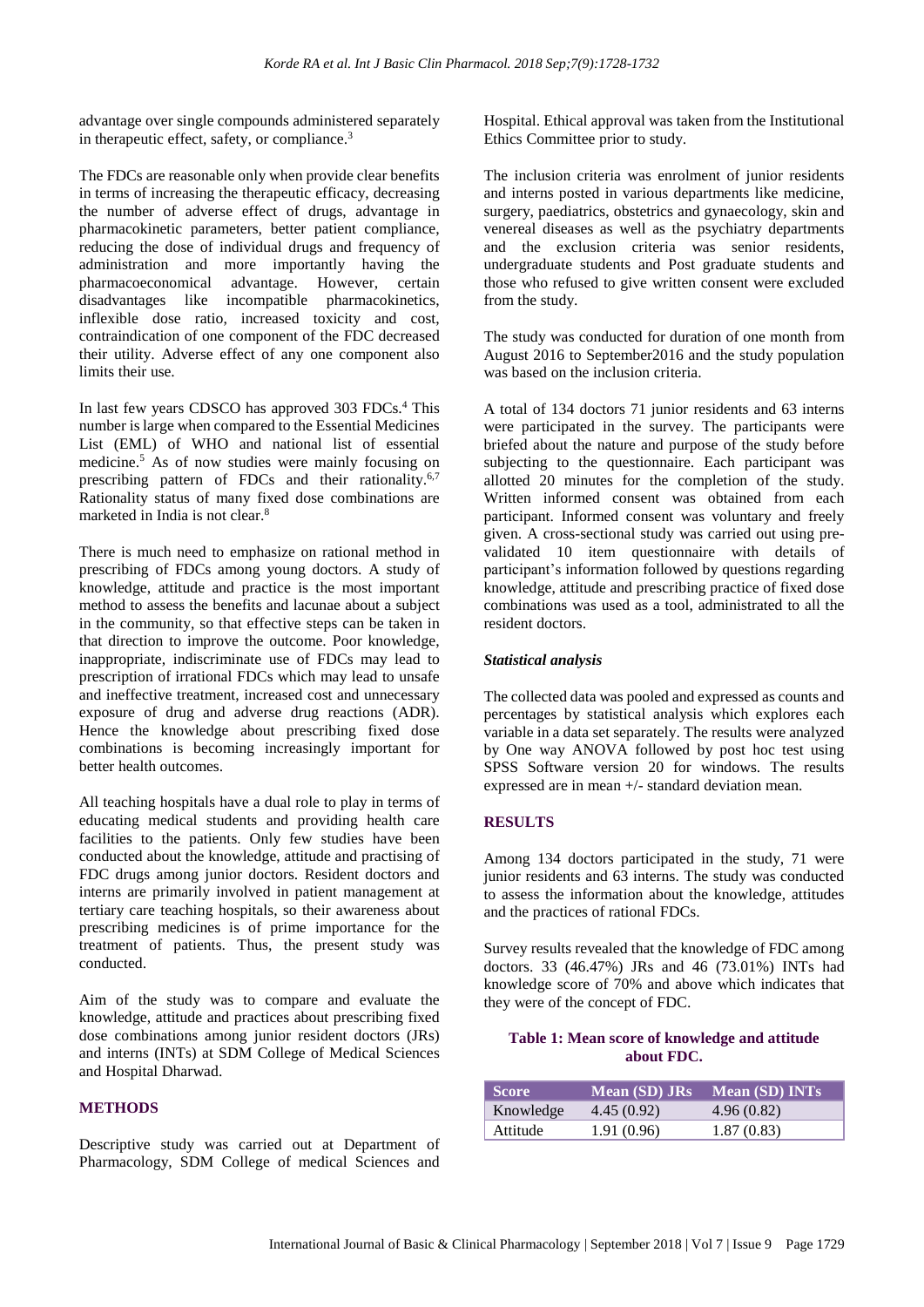The assessment of questionnaire based on attitude regarding FDC shows that 23 (32.39%) JRs and 18 (28.57%) INTs had attitude score of 25%. The attitude score was less compared to the knowledge score of JRs and INTs.



**Figure 1: Knowledge scores of JRs and INTs.**



**Figure 2: Attitude scores of JRs and INTs.**

About 50 JRs and 46 INTs say that their under graduate knowledge of FDC is not sufficient for prescribing rational FDC which clearly states that, there is lack of orientation during their under graduate teaching regarding the FDC knowledge like their advantages and disadvantages, what are rational and irrational FDCs and the need of prescribing rational FDCs. Among 134 doctors only 17 JRs and 36 INTs have the idea that WHO decides whether the FDC drugs are rational or irrational.

#### **Table 2: Percentage of UG knowledge and WHO criteria of deciding FDC.**

| UG knowledge         | <b>FDC-</b> rational / irrational |
|----------------------|-----------------------------------|
| $JRs - 50(70.87%)$   | JRs - $17(23.94\%)$               |
| $INTs - 46 (73.01%)$ | $INTs - 36 (57.14%)$              |

About 35 JRs and 49 INTs say that they have not seen any FDC related ADRs and only 35 JRs and 41 INTs named FDC been prescribed or have seen being prescribed by

specialists in the OPD. The above results indicate that the prescription of FDCs in the OPD is very less.



**Figure 3: Undergraduate knowledge of FDC.**

#### **Table 3: Percentage of FDC related ADRs and FDC prescription in OPD.**

| $FDC - ADRs$         | <b>FDC</b> - Prescription |
|----------------------|---------------------------|
| $JRs - 35(49.29%)$   | $JRs - 35(49.29%)$        |
| $INTs - 49 (77.77%)$ | $INTs - 41 (65.07%)$      |

Among 134 doctors 106 doctors mentioned that the FDCs prevent the development of drug resistance. Results shows that the most commonly prescribed FDC drug was Amoxicillin with Clavulanic acid known to the JRs and INTs. Knowledge about the availability of the WHO Essential Medicine List was lacking in JRs and INTs. 62 JRs and 58 INTs mentioned that antimicrobial drugs were most commonly prescribed group of FDC in the hospital. Among antimicrobials amoxicillin-clavulanic acid combination was the most commonly prescribed rational FDC in the OPD.

#### **DISCUSSION**

The knowledge possessed by a community is indicative of their understanding of the given subject. Attitude refers to their feelings towards this subject, as well as any preconceived ideas that they may have towards it. Practice refers to the ways in which they demonstrate their knowledge and attitude through their actions.<sup>9</sup> The prescription of FDCs in clinical practice is notably increasing as there are number of advantages associated with the use of FDCs. But the inappropriate and indiscriminate use of FDCs due to poor knowledge may lead to irrational prescription.<sup>10</sup> Irrational prescribing of FDCs lead to increased risk of adverse drug reactions, higher treatment cost, emergence of resistant organisms and for some time, treatment failure.<sup>11,12</sup>

It was observed from the study that the FDC prevents the drug resistance mentioned by JRs and INTs. But, according to WHO guidelines, there are a number of other advantages like decreased chances of ADRs, enhanced drug effects, simplified management and handling of drug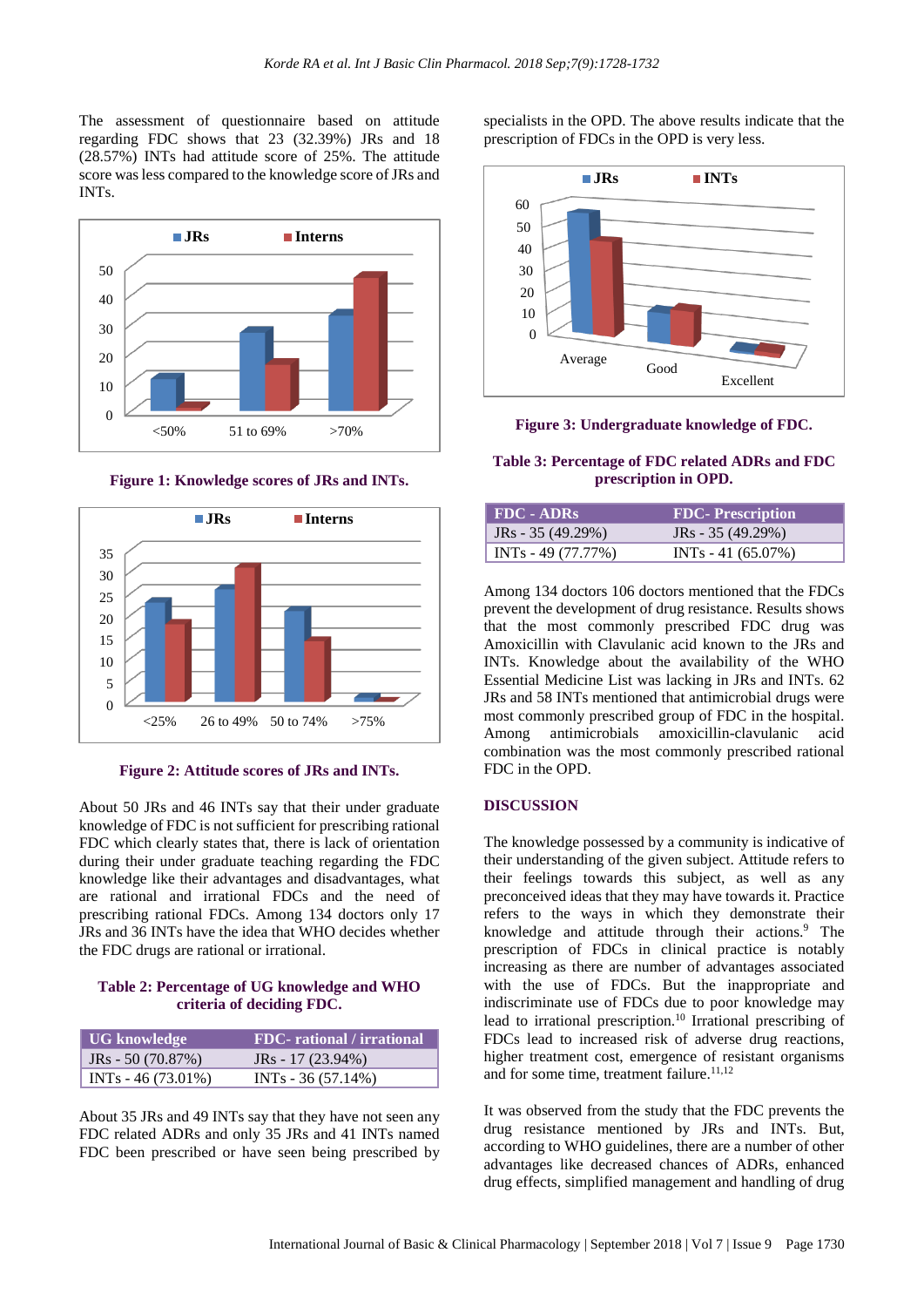convenience of prescribing. 70% JRs and 73% INTs states that their undergraduate level knowledge is insufficient for understanding and prescribing FDC drugs. 49.29% of JRs and 65.07% of INTs states that they have seen the FDC drugs prescribed by physicians in the OPD.

Results shows that the most commonly prescribed FDC drug was Amoxicillin with Clavulanic acid known to the JRs and INTs. Knowledge about the availability of the WHO Essential Medicine List was lacking in JRs and INTs.

This study revealed that knowledge about FDCs was lacking in JRs and INTs. They were not able to point out the actual advantages and disadvantages of FDCs. Knowledge about rational/irrational, banned FDCs and availability of WHO EML was also lacking. Other factors responsible for lack of knowledge may be lack of awareness during undergraduate training, less number of CME's and workshops stressing the importance of rational use of medicine and prescription. According to our study the INTs have more knowledge about the FDCs when compared to the JRs and reason may be the INTs have been posted in different departments during their tenure whereas the JRs are posted in a single department of their speciality. The INTs preparation for Post graduate exams have helped them in gaining more knowledge about FDCs. As our study revealed that JRs knowledge about FDCs is less compared to INTs, so there should be more need of sensitizing the postgraduates regarding FDCs practises.

#### **CONCLUSION**

The wellbeing of patients lies in the hands of healthcare professionals, so it is very important to sensitize the JRs and INTs about the rational prescribing of FDCs, advantages and its disadvantages. It can be started from the undergraduate level and continued in the post graduate level also. The teaching and exposing the undergraduate and postgraduate students to various information like essential medicine list, list of banned FDCs, are quite necessary to promote rational use of drugs.

*Funding: No funding sources*

*Conflict of interest: None declared Ethical approval: The study was approved by the Institutional Ethics Committee*

#### **REFERENCES**

1. WHO Expert Committee on Specifications for Pharmaceutical Preparations: thirty-ninth report. (WHO technical report series; 929); 2005.

- 2. Sreedhar D, Subramanian G, Udupa N. Combination drugs: are they rational? Curr Sci. 2006;91:406.
- 3. World Health Organization. The use of essential drugs. WHO Technical Report Series 825. Geneva: World Health Organization; 1992.
- 4. Fixed dose combinations approved by DCGI (i) since 1961 till November 2014. Available at: http://www.cdsco.nic.in/writereaddata/FDC\_approve d\_dcgi (1) \_2013. Pdf (Accessed 18 May 2014).
- 5. WHO Model List of Essential Medicines. Available at: http://www.who.int/medicines/ publications/essentialmedicines/18th\_EML\_Final\_we b\_8Jul13.pdf (accessed 28 December 2014).
- 6. National List of Essential Medicines of India; 2011. Available at: http://apps.who.int/ medicinedocs/documents/s18693en/s18693en.pdf (accessed 28 December 2014).
- 7. Kataria BC, Bhavsar VH, Donga BN. Contemplation on approved drugs in India from 1999 through 2011. Asian J Pharm Clin Res. 2012;5(3):25-9.
- 8. Devi M, Sriram S, Rajalingam B, Anthraper AR, Varghese RS, Phani V. Evaluation of the rationality of fixed dose combinations of cardiovascular drugs in a multispecialty tertiary care hospital in Coimbatore, TN, India. Hygeia JD. 2012;4(1):51-8.
- 9. Badran IG. Knowledge, attitude and practice the three pillars of excellence and wisdom: A place in the medical profession. Eastern Mediterranean Hea J. 1995;1:8‑16.
- 10. Sarkar C, Das B. Prescribing trends of fixed dose combinations in a tertiary care hospital in Nepal. J Inst Med. 2000:22:53-8.
- 11. Shewade D, Pradhan S. Auditing of prescriptions in a government teaching hospital and four retail medical stores in Pondicherry. Indian J Pharmacol. 1998;30:408‑10.
- 12. Sreedhar D, Subramanian G, Udupa. N. Combination drugs: Are they rational? Curr Sci. 2006;91:24‑5.

**Cite this article as:** Korde RA, Radhika MS, Gandigawad P, Sori R, Amruth. Comparative study about knowledge, attitude and practice study of fixed dose combination among junior residents and interns of a tertiary care hospital. Int J Basic Clin Pharmacol 2018;7:1728-32.